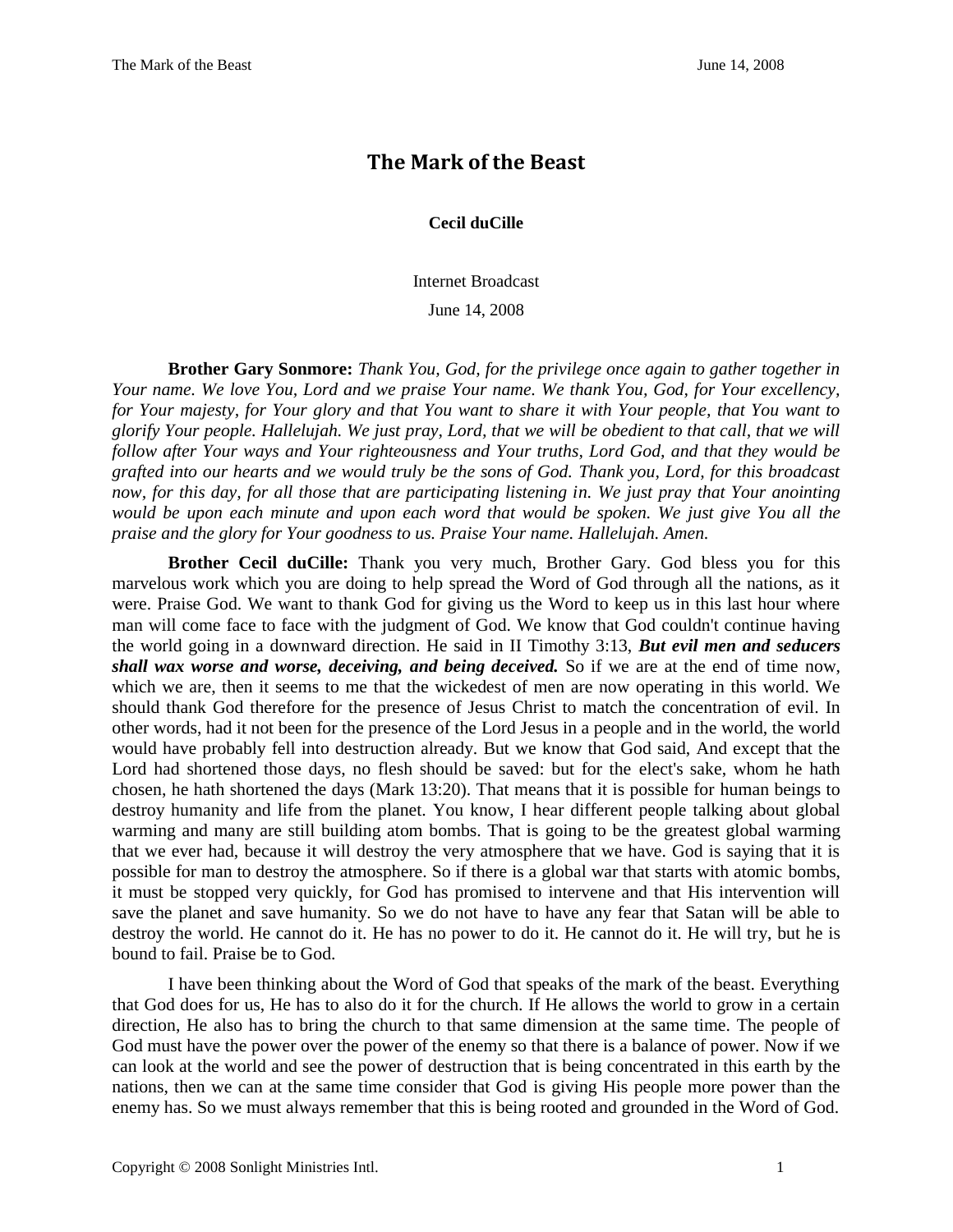No matter what you see happening in the world, God is giving His people power to overcome it or to control it. Therefore, all of the forces of darkness that are being concentrated in the earth today cannot perform the evil that they hope to do because of the Body of Christ and the church of God.

Let us look first at Revelation 7. We are going to see a picture here that matches the picture at this very moment in time. I believe that we only have months toward this great destruction coming in the world. If that is the case, then we must know that we, the sons of God, are going to get the power to overthrow these powers of darkness. We will start at verse 1, *And after these things I saw four angels standing on the four corners of the earth, holding the four winds of the earth, that the wind should not blow on the earth, nor on the sea, nor on any tree.* First of all, let us see if we can understand this Bible language here. *And after these things I saw four angels standing*… The word standing signifies that they would be in charge and ready to move. …*standing on the four corners of the earth*… As far as we know, the earth really does not have four corners because it is round. So we could not be speaking about the natural earth. We are speaking in a spiritual sense of four angels standing on the four corners of the earth. We might well be speaking of the four corners of the natural earth which would not be the natural earth, but the earth of man, the earth out there of the wind, of the sea. The human dimension has four corners and they are the mind, the emotions, the will and the desires. Now, these four angels were standing and they had the power to destroy.

Verse 2, *And I saw another angel ascending from the east, having the seal of the living God: and he cried with a loud voice to the four angels, to whom it was given to hurt the earth and the sea.* Now let us see who this angel is. This is a fifth angel now and this fifth angel was rising up from the east. The east always speaks of the mind of Christ, of God. This angel is rising up in God from the earth, but of God, and he stopped the four angels from doing what they would have done because it says in verse 3, *Saying, Hurt not the earth, neither the sea, nor the trees, till we have sealed the servants of our God in their foreheads.* Don't touch the carnal realm, neither the sea (the nations), neither the trees (the Christians), till we have sealed the servants of our God in their foreheads. It is no mistake. In the Hebrew and in the Greek it is written we, and that means that he is a many-membered angel. This angel is not a one angel being, but he is a many-membered angel. Remember now that the word angel means messenger. So we are talking about the messenger coming up from God and counter-acting the work of the four angels who want to destroy the earth.

Now, let us look at it just a little bit; 60 years ago men had the ability to destroy the earth. Yet, they have not done it. The reason is because the angel of God has been holding men back. Of course, he knows that any one that uses the atom bomb will be himself destroyed. This time around anyone who uses it, he will be the first one to be destroyed. So here we are seeing that God created a messenger, a people. I do not want to say Christians because sometimes people misunderstand; the word Christian is so mixed up these days that it is difficult for me to say Christian and somebody gets the wrong idea. But these are servants of God, servants without guile, servants without denomination. Hallelujah. The Christian world has become divided up into denominations, sectionalized by the devil himself and he seems to be able to tell each denomination a peculiar lie that is peculiar to that denomination. So there is no joining together, except those who are in Christ. When you get in Christ you have no denomination. Christ is your denomination. *Hurt not the earth* (the carnal realm)*, neither the sea* (the nations)*, nor the trees* (the Christians)*, till we* (the servants of God that are given the power to seal His servants with the Word of God). …*till we have sealed the servants of our God in their foreheads.* Somebody is preaching that the part regarding the foreheads means that they are going to stamp you on your forehead. Now if some should catch me and stamp me with a thousand stamps, it would not make any difference. I would still be preaching the message of God. Why? Because my stamp is inside of me, so God is talking about the mind. Amen. When He writes in your forehead, He is talking about your mind. Hallelujah. Verse 4 goes on to say, *And I heard the number*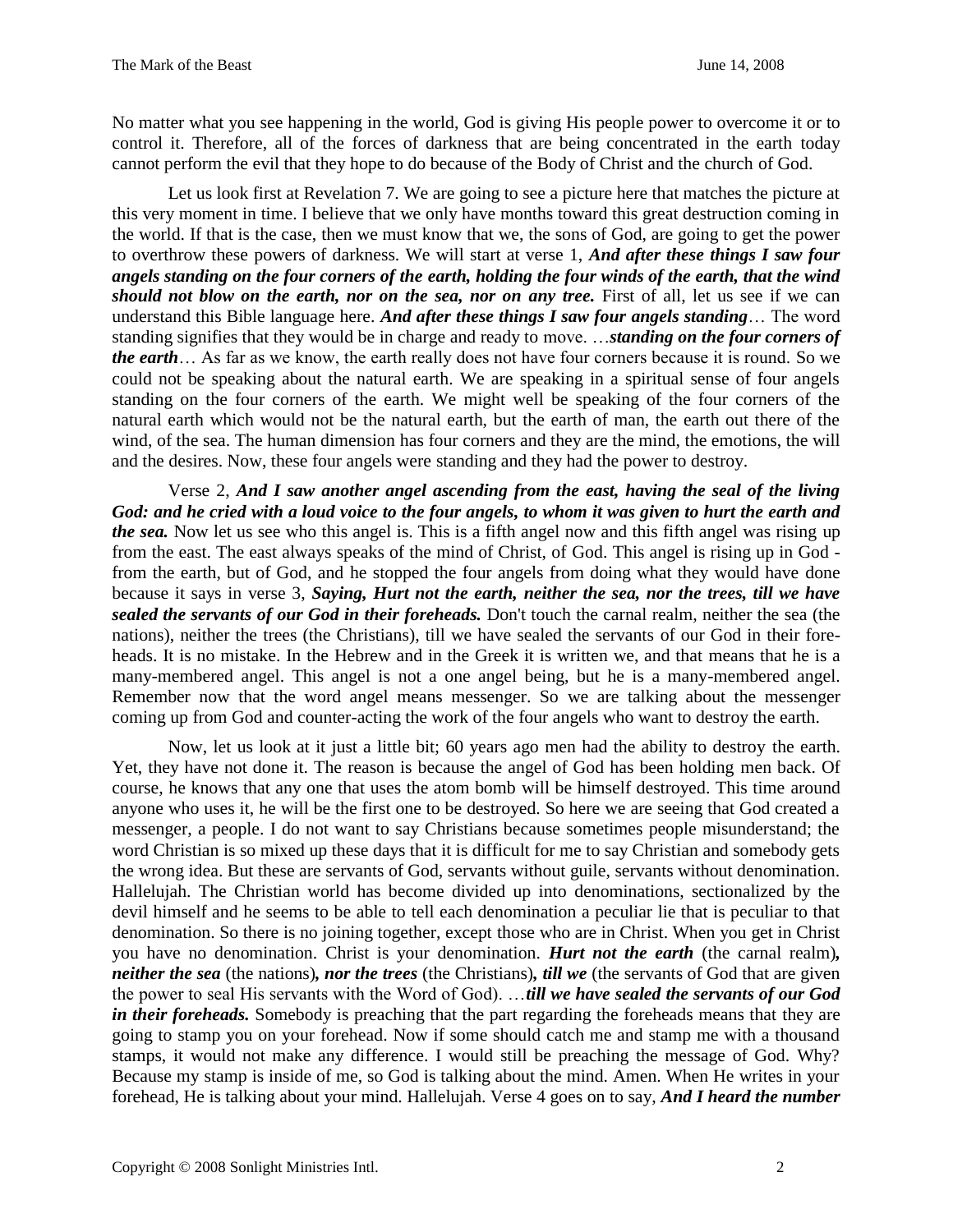*of them which were sealed: and there were sealed an hundred and forty and four thousand of all the tribes of the children of Israel.* But he said before to hurt not the earth, neither the sea…*till we have sealed the servants of our God in their foreheads.* Now what does that tells you? It tells me that if God is sealing people in their foreheads, that the devil is also sealing people for his purpose.

Revelation 14:1, *And I looked, and, lo, a Lamb stood on the mount Sion, and with him an hundred forty and four thousand, having his Father's name written in their foreheads.* So, the seal that we are talking about is the name of God written in your mind. Now when we talk about the name of God we do not mean just having a big mark on your head with "YHWH" or something like that, no. We are talking of the nature of God in the mind. The scripture says to let this mind be in you, which was also in Christ Jesus (Philippians 2:5). So we see that it is the will of God to seal us in our minds with His very nature, but He would not do it until the devil was about ready to do something and God had to stop him. The angel said, "Hold on, let me finish the work of the sealing of the sons of God in their minds."

The devil therefore has something to do now to also seal people in their minds. We look at him doing his work in Revelation 13:1-18. We want to talk about the seal; I just want to show you the seal of the beast and then afterwards I am going to explain to you what the beast really is. Let us look at verse 16, *And he causeth all, both small and great, rich and poor, free and bond, to receive a mark in their right hand, or in their foreheads:* Now, I want you to notice this. When we are looking at the mark, the seal of God, we see that they got it in their foreheads, that is, in their minds. The scripture speaks of the forehead as the mind and the scripture speaks of the sealing as being sealed with that holy Spirit of promise (Ephesians 1:13). We see in John that we are sealed by the Holy Ghost (John 3:33). So when you are talking about the seal, you are going to have to remember what we mean by sealing. It is the nature of God being stamped upon the being of a person. Let us read the scripture in Ephesians 1:13, *In whom ye also trusted, after that ye heard the word of truth, the gospel of your salvation: in whom also after that ye believed, ye were sealed with that holy Spirit of promise,* So the Holy Ghost sealed us and it was a seal of promise that we would be like Jesus one day. Therefore, as the development of the Christian continues, then the Christian should be getting more like Jesus. Now, if you see anyone who says he is a Christian and he is not getting more like Jesus, you know that he is not walking according to the Word of God.

Now let us go back to the seal. *He causeth all*… This is Satan who causes people to receive a seal, not only in their forehead, but also it could be in their hand. Now what is my hand? The reference of the right hand is the hand of the Spirit. The left hand is always counted as the hand of the flesh, while the right hand is always counted as the hand of the Spirit. So if the Bible says that you see people receive a mark in their right hand it means that in their spiritual life, in their actions, in their motivations, in their work, in their living, that they have that mark. Now, this mark is the mark of the devil. The mark of the devil in the human being's right hand is that he would not care if he has your mind if you are working for him. So the devil is going to seal some people in their hands and I figure afterwards he would get them in their minds. But whether your mind is with it or not, if you are working for the devil, he counts you as being chained, as being one of his. *And he causeth all, both small and great, rich and poor, free and bond, to receive a mark in their right hand, or in their foreheads: 17And that no man might buy or sell, save he that had the mark, or the name of the beast, or the number of his name. 18Here is wisdom. Let him that hath understanding count the number of the beast: for it is the number of a man; and his number is Six hundred threescore and six.* Now we will come back to this later.

First, let us continue to see what is meant by this mark. We see that the mark of the beast is the mind of Satan, but the mark of Christ is the mind of Christ. I want you to see how they parallel. You are either going to have to be on one side or the other. You are either receiving the mark of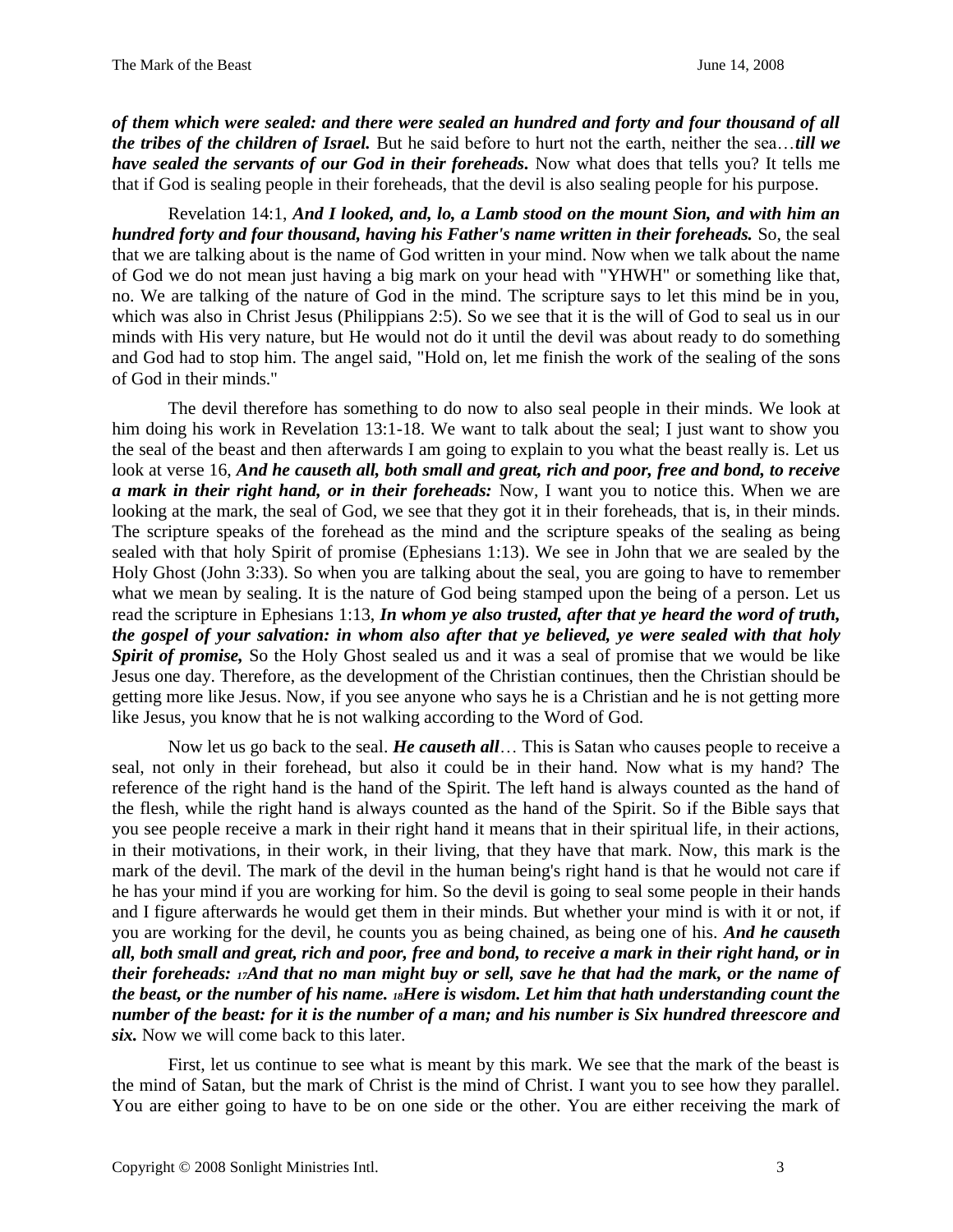Christ and becoming more like Christ, or you are receiving the mark of the devil and your development is towards becoming a full-fledged devil one day. That is a hard thing to think about, isn't it? Now, the Lord is saying to us as His children, that right now, this is a problem. Very often we preach things which seem far away. "One day, Jesus is going to come," or "One day, such and such is going to happen," and we preach down the line and we preach down the line and people say, "Oh, I can put it aside. It is not of primary importance at this time." But what I am talking to you about, brethren, is of primary importance. This is beginning to come to pass. That means that God is saying to us that as sons of God, "GET THE MARK OF CHRIST IN YOUR MIND!" Let Christ take over your thinking! My goodness, if you want to have confusion, just go into a church and say, "Let us do so and let us do so." It will be a thousand different thoughts and a thousand different minds and somebody will begin to get upset because you did not do it his way. Hallelujah. We need the mind of Christ. The mind of Christ is one mind. It does not cause confusion. Hallelujah.

So God is saying that right now you are being marked by every experience, by every problem you have, by everything that happens in your life at this time. God is using these different things to mark His name on your hearts. When His name is on your hearts, if you are even unconscious you will speak the Word of God. If you are even asleep you will dream the things of God. God Almighty is at this moment bringing us to a very specific point of time. By the grace of God, I am going to show you at what point of time we have really come to.

First of all, is it possible for a man to become a beast? Is it possible? Now, when you talk about possibility you need to deal with evidence. In the Bible there is one place where a man became a beast. First of all, let us see what is meant by beast. What is meant by beast? In the Bible, God speaks of the natural beast. The beast was created at such and such a time. He began to show that the beast is a part of earth and man is another part of earth. What is the difference between a man and a beast? Can a man be- come a beast? Well, I am telling you that I would prefer to meet a lion than to meet Hitler in his time. Hallelujah. Therefore, God has shown us through history men who have become beasts. What happened to them?

When God made man, God breathed the breath of life into man and man became. What he became was spirit, soul, and body, three parts of a being that dwells in three different realms. The spirit of man is in the highest realm. The soul of man is a little lower than the spirit and the body of man is manifested in the lowest realm, in the lowest frequency. Hallelujah. The soul is at a little higher frequency. The spirit is in the highest frequency so that it can touch heaven. So, God, in making man, made us so that we could reach back to heaven. Any man, sinner man, whatever you are, you can reach back to heaven at any time. Any time you call upon the name of the Lord, heaven opens to you. That is the way that God made man. But He also made man with a free-will that can determine his own future and can determine certain things for him. He can go to hell if he wants to. He can go to heaven if he wants to. But the man has a freedom in this time and in this realm. Hallelujah. We will soon lose it. We see that God, having created men like this, if man was to reject his spirit, the part that God would come into, then he would cut the contact or the connection between man and God and he would become a beast. Now, the worst beast that you could meet is an intelligent beast, a beast with great knowledge and understanding, a beast that can talk and can handle things. When you meet this type of beast, you are in trouble. According to God's Word, we the people of the end time, are in more trouble than any other people of any other time, because of the wicked men. We are talking about beasts now, men who have departed from God and rejected the heaven contact. These are men that rejected the contact from heaven and became worse and worse and worse until they came to the other side completely transformed into a beast.

Now let us read of this incident. Hallelujah. God told Nimrod not to build Babylon. They built five cities of the plain and one of these cities, the great head city was Babylon. Babylon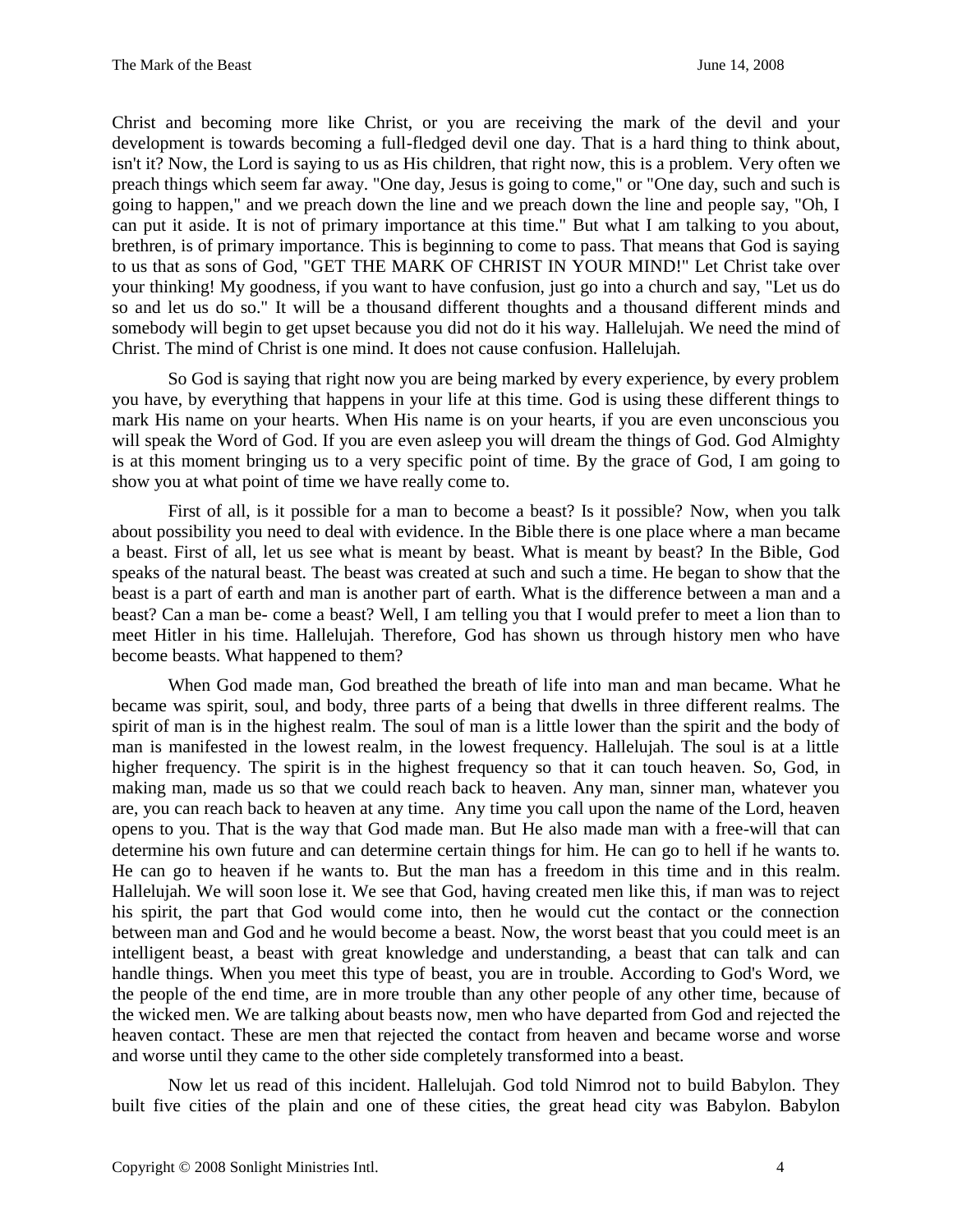represented the total rejection of God. When Babylon is mentioned it represents the total rejection of God. Now this city, I think my geography is correct, it was just a little outside of Baghdad in Iraq. So this great city was built and King Nebuchadnezzar was prophesied to by Daniel in Daniel 4. However, the king did not repent. Verse 29, *At the end of twelve months he walked in the palace of the kingdom of Babylon. 30The king spake, and said, Is not this great Babylon, that I have built for the house of the kingdom by the might of my power, and for the honour of my majesty? 31While the word was in the king's mouth, there fell a voice from heaven, saying, O king Nebuchadnezzar, to thee it is spoken; The kingdom is departed from thee. 32And they shall drive thee from men, and thy dwelling shall be with the beasts of the field: they shall make thee to eat grass as oxen, and seven times shall pass over thee, until thou know that the most High ruleth in the kingdom of men, and giveth it to whomsoever he will.* Praise be to God. God humiliated this man, because this man had exalted himself to heaven.

The strangest thing is that God said that nobody should build back Babylon and that anybody who did build back Babylon would build it in the blood of his children and so on and so on. Hallelujah. What is the recent thing that happened in our time? A man rose up and started to build Babylon and he felt very secure and powerful in his situation. As a result, the American Army attacked Iraq and eventually the man was captured. When the Iraqi's formed their government, one of the first things they did was to hang him. So therefore, the Word of the Lord still prevailed that no one should rebuild Babylon. Amen.

Of course, the rest of the story is that this man, Nebuchadnezzar, was for seven years out in the field eating grass like an ox, like a beast. It is marvelous. I can't imagine what kind of looks he would have received. You know? Verse 33, …*till his hairs were grown like eagles' feathers, and his nails like birds' claws.* Amen. Hallelujah. He would remain in that state until seven years passed over and God Almighty brought him back to his palace.

In this example that we have brought to you, the main thought here is that we want to look into the Word of God to see that men do become like beasts. In the scriptures pertaining to the end time, God refers to one man as the beast. So we can see that men are progressing down the road into perdition to become beasts. When the Lord speaks, therefore, of the mark of the beast in the forehead, it means people who have rejected God have lost the human spirit. We are seeing some murders going on in countries. In the news recently, two young people were just killed in America. It is going on in the islands in Jamaica, in Trinidad, in Haiti. Many people are losing the human touch. They are losing the ability to be humans. They are killing like beasts. There are some beasts that kill whether they are hungry or not, like the tigers and the leopards. They will kill without being hungry because they have killing in their nature. God is saying that a man can come to a stage… When you think of a man like Hitler and what he did, where he would kill anybody - his mother, his father, his sister, his brother. These men felt no emotional ties for humanity. They were just beasts. They had lost the ability to touch God. Amen. They had discharged their own spirits, because God says that when a man dies, even a sinner when he dies, his spirit goes back to God (Ecclesiastes 12:7). That means that the spirit is an endowment that God has given man and that makes him man. His spirit is what makes him want to live decently, want to relax sometimes, want to read. That is what God does for the human being. But then, man can degrade himself to a point where he becomes a beast, where he has lost all human propensities and has become less than human. Therefore, he will kill and he will do things like a beast and he will sleep at night. Nothing bothers him; he will destroy a whole city and be happy and go to bed. Such a man will come out and take over.

Now we have read Revelation 14:10 about the mark of the beast. I want you to understand what this means. This means that the nature that I have described to you, the brutal nature - Paul called them natural brute beasts (II Peter 2:12) - that brutal thing is coming upon the human race. But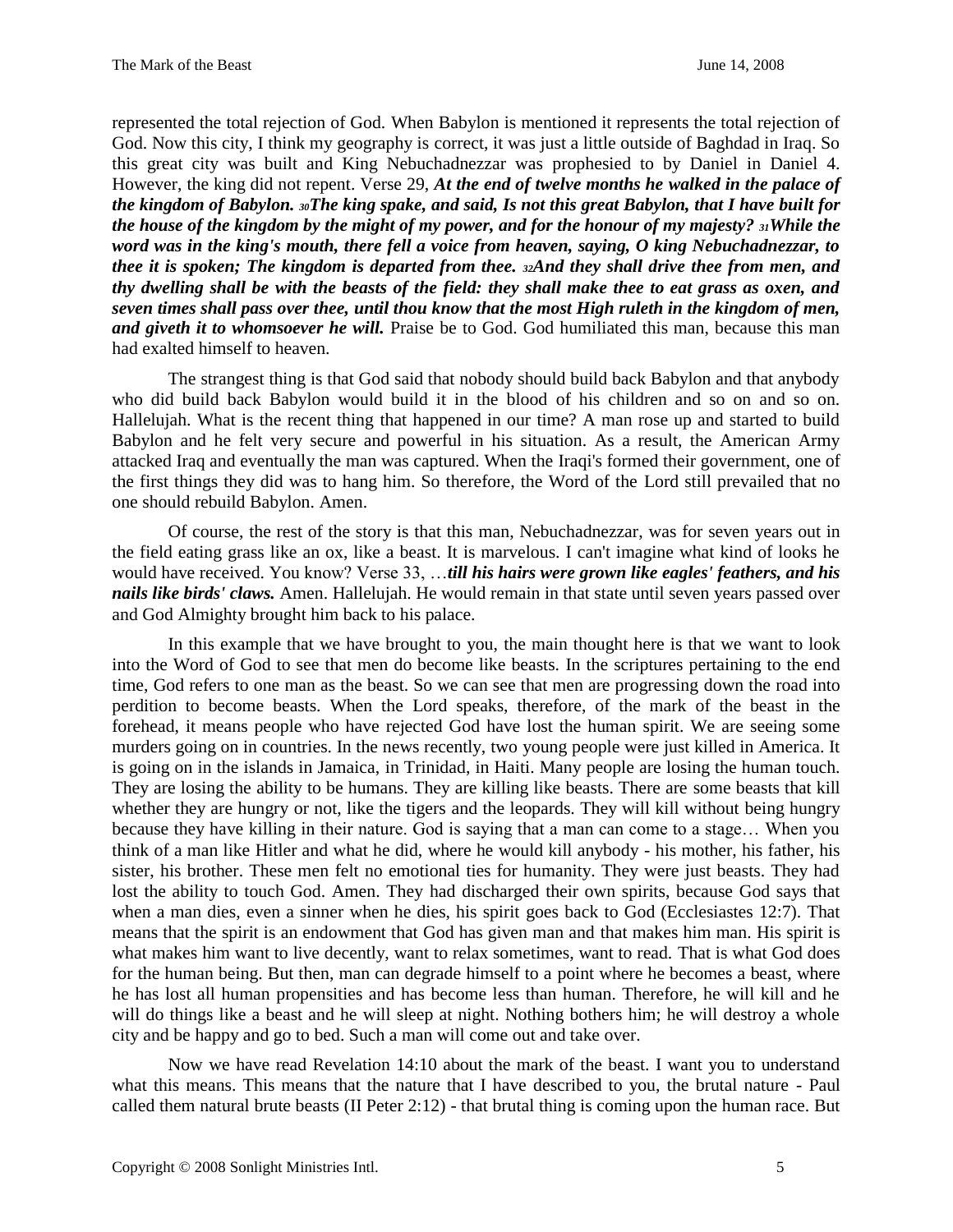the good part is that God is not going to allow the beast to come forth unless He anoints a man to control him. Now, I want you to rejoice in your heart about this, because if I just preach to you about beasts all day and never tell you why I am talking to you about this, it would definitely be an unproductive message. But God Almighty is saying to us that the more you see the world drifting towards destruction, towards hell, you should rejoice in God for your redemption draweth nigh (Luke 21:28). God is moving man in another way. God said that He will be one with us and that He will walk in us and that He will talk in us. In other words, the reason why God is allowing this thing to come to pass is because God is giving us the power to overcome it. Now when you think about power to overcome atom bombs, and you think about power to overcome all the power of Satan, then you must realize that God Almighty is saying to us that our time is here to do so. So the more you believe that these things are going to happen is the more you will believe that God is going to do what He is going to do.

Revelation 20:4, *And I saw thrones, and they sat upon them, and judgment was given unto them: and I saw the souls of them that were beheaded for the witness of Jesus, and for the word of God, and which had not worshipped the beast, neither his image, neither had received his mark upon their foreheads, or in their hands; and they lived and reigned with Christ a thousand years.*  We are talking about something that must happen in our millennium. We are in this seventh millennium, or seventh thousand years, where we are going to be with Christ a thousand years. That is the good part. But we have to go through the destruction that is about to come and the beast will force his will upon people, but that is after the war. I want you to understand that. The beast is now going to get power over the earth and he will force people to take his mark and to take his name. Hallelujah. Because his mark is his name and his name is his nature. Amen. I hope we can understand it.

The mark of the beast is the name of the beast or the nature of the beast and people will have to take that or else they cannot buy or sell. In other words, the time will come when Christians, those who are walking with the Lord, can neither buy nor sell. Isn't that something? That means that we will have to be depending upon Jesus Christ like the children of Israel de- pended upon Him in the desert to bring that manna. Can you imagine, every morning they woke up and rushed out with their little vessels to gather the manna which was their food for the day. So Jesus Christ is really leading us in a way that we should see that it is now and that it is not some far time to come. In John 17:20, God tells us that we will be in Christ as Christ is with the Father. *Neither pray I for these alone, but for them also which shall believe on me through their word; 21That they all may be one; as thou, Father, art in me, and I in thee, that they also may be one in us: that the world may believe that thou hast sent me. 22And the glory which thou gavest me I have given them; that they may be one, even as we are one:* So, anyone who is saying that he is a great Christian - "Oh, he believes in God, and he is doing great, marvelous things," - he must show the glory of God by being one with those who Christ is one with. "I in them," Jesus Christ in us - "thou in Me" and "we in Him." That means to say that we are completely covered over by Christ - "that they may be made perfect until the ancient of days come." That is that the coming of Jesus Christ is eminent, for He is not going to allow this thing to destroy us. Daniel 7:22, *Until the Ancient of days came, and judgment was given to the* saints of the most High; and the time came that the saints possessed the kingdom. That is where we are going, brethren. That is where we are going. We should not be discouraged about what is going on or what will come, for there is great discouragement coming. I saw in a vision the people of God weeping in the darkness and saying, "God has forsaken us!" Brethren, remember that God has not forsaken us. He will not forsake us. …For he hath said, I will never leave thee, nor forsake thee (Hebrews 13:5).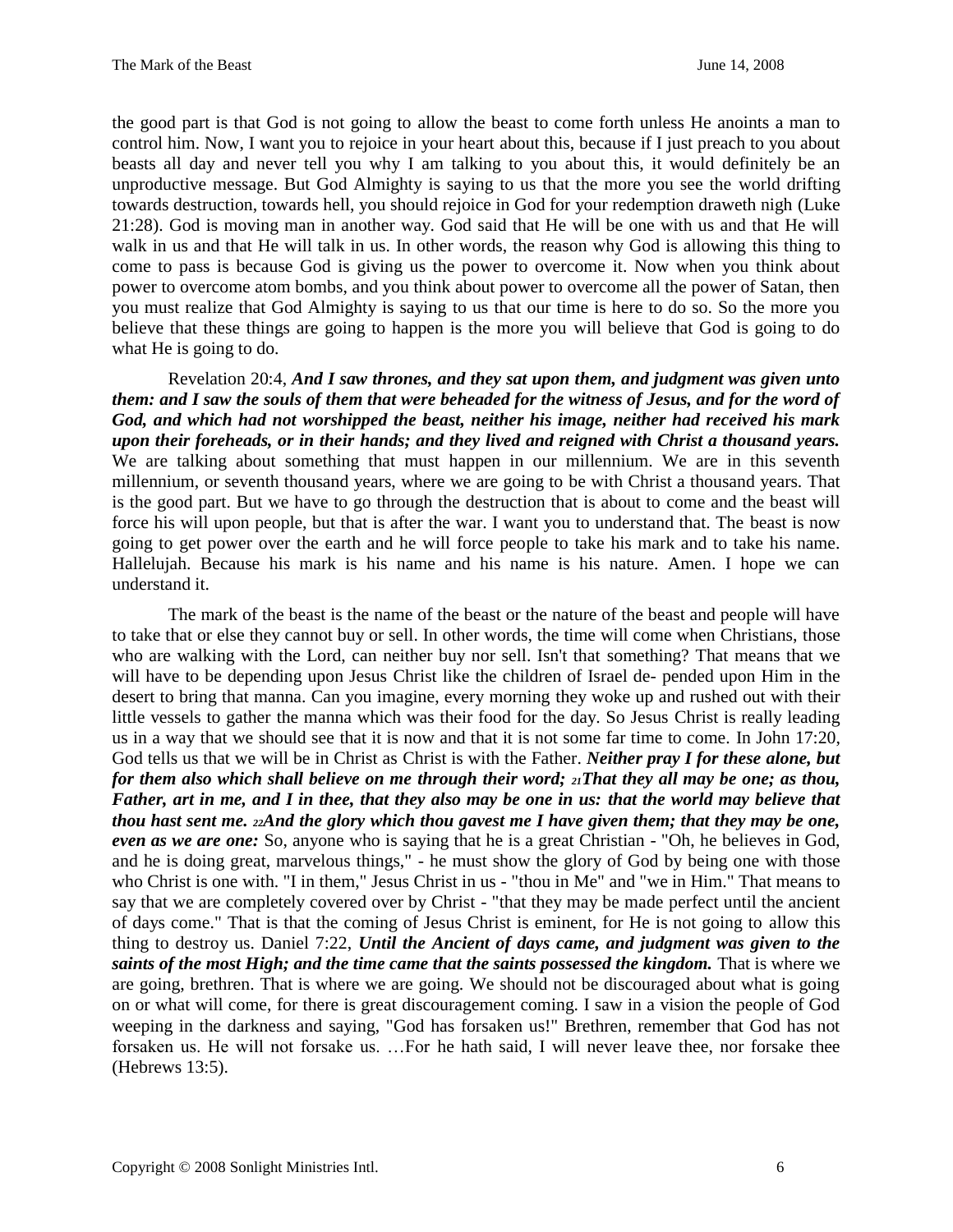*Until the Ancient of days came, and judgment was given to the saints of the most High; and the time came that the saints possessed the kingdom. 23Thus he said, The fourth beast shall be the fourth kingdom upon earth, which shall be diverse from all kingdoms, and shall devour the whole earth, and shall tread it down, and break it in pieces.* We are talking about the world now and we are talking about a war that is coming in the world. Some people don't believe this, but the Bible said, *Thus he said, The fourth beast shall be the fourth kingdom upon earth,* (that is the last kingdom upon earth) *which shall be diverse from all kingdoms, and shall devour the whole earth, and shall tread it down, and break it in pieces. 24And the ten horns out of this kingdom are ten kings that shall arise: and another shall rise after them; and he shall be diverse from the first, and he shall subdue three kings. 25And he shall speak great words against the most High, and shall wear out the saints of the most High, and think to change times and laws: and they shall be given into his hand until a time and times and the dividing of time. 26But the judgment shall sit, and they shall take away his dominion, to consume and to destroy it unto the end. 27And the kingdom and dominion, and the greatness of the kingdom under the whole heaven, shall be given to the people of the saints of the most High, whose kingdom is an everlasting kingdom, and all dominions shall serve and obey him.* Praise God.

Revelation 13:1, *And I stood upon the sand of the sea, and saw a beast rise up out of the sea, having seven heads and ten horns, and upon his horns ten crowns, and upon his heads the name of blasphemy.* Brother Daniel said seven kings. Brother John had the vision in the Isle of Patmos and he says ten crowns, which means kings, and upon his heads the name of blasphemy. In other words, the beast is going to hate God. Verse 2, *And the beast which I saw was like unto a leopard, and his feet were as the feet of a bear, and his mouth as the mouth of a lion: and the dragon gave him his power, and his seat, and great authority.* Daniel also saw these four beasts and he described them. So you should go back to Daniel 7 and you should read about these beasts. Verse 3, now this is interesting, *And I saw one of his heads as it were wounded to death; and his deadly wound was healed: and all the world wondered after the beast.*

Now, when man was aiming to get to a point of destruction of him, God sent Jesus. You know the whole story. The devil thought, "Let me kill Him and I will take the kingdom." But in a way, the devil is a fool. I do not know how an intelligent devil could think that way, but his devilishness drives him greater than his intellect. So he thought that he could kill Jesus and get the kingdom. When he killed Jesus, the Blood of Jesus Christ wounded him. I will tell you that within a few years the church would have destroyed Satan and taken the kingdom, had Satan not deceived the church in order to get some of the church to build its own church. That church put themselves in the place of God. So we see that the church is in a pretty bad condition now because they have healed the wound of the devil. Hallelujah.

*<sup>3</sup>And I saw one of his heads as it were wounded to death; and his deadly wound was healed: and all the world wondered after the beast. 4And they worshipped the dragon which gave power unto the beast:* We were talking about the beast, and now we come to the dragon.

Now, we want a description of the dragon and to get a description we have to go to Revelation 12:7, where we see the description of the dragon. *And there was war in heaven: Michael and his angels fought against the dragon; and the dragon fought and his angels, <sup>8</sup>And prevailed not; neither was their place found any more in heaven.* What are we talking about? Sa- tan had set himself up in the church. But the Spirit of God is going to prevail. In other words the scripture says that He sent Michael. That means that God will send the angel of the covenant, this angel who comes down with the Blood and defends the people of God. At this time, God is going to send Michael. *<sup>9</sup>And the great dragon was cast out, that old serpent, called the Devil, and Satan, which deceiveth the whole world: he was cast out into the earth, and his angels were cast out with him. 10And I*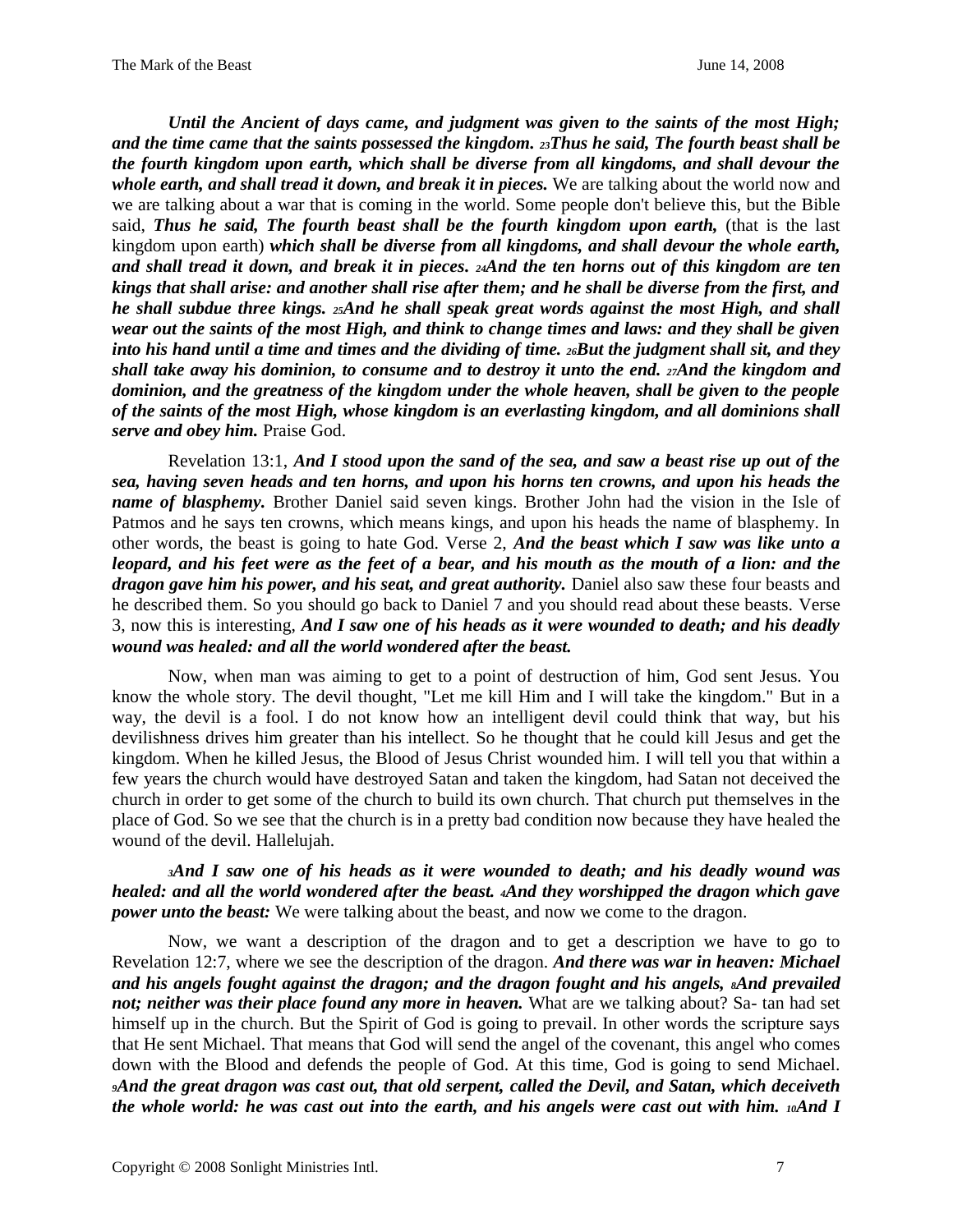*heard a loud voice saying in heaven, Now is come salvation, and strength, and the kingdom of our God, and the power of his Christ: for the accuser of our brethren is cast down, which accused them before our God day and night. 11And they overcame him by the blood of the Lamb, and by the word of their testimony; and they loved not their lives unto the death. Praise God.* 

Now we go back to Revelation 13. We are talking about this dragon who is the devil himself and he has given his power and his authority to a people here. Verse 4, *And they worshipped the dragon which gave power unto the beast: and they worshipped the beast, saying, Who is like unto the beast? who is able to make war with him?* We are talking about a kingdom, a government. We sometimes call it the "one-world government" and this government is going to take charge of the whole world after man has been stopped from destroying the earth with atomic weapons. The devil is going to raise up a kingdom and the kingdom has the image of a lot of the European nations. The mouth was a lion that is the British Empire; the feet were of a bear and that is Russia; the body was a leopard and that is France. But the whole of the civilized nations will come together and will form a beast government. Hallelujah. They will force men to worship. They will force men to worship this beast. Of course, that is how they are going to get their bread. Do we understand what God is saying here now? It is that the time has come when the church must be in a position to overcome this beast, because it is God's will. If one person will not, God will use another person to do it.

Revelation 13:18 says, *Here is wisdom. Let him that hath understanding count the number of the beast: for it is the number of a man; and his number is Six hundred threescore and six.*  What is that? The number of Christ is 000 (zero, zero, zero) - the fullness of Christ - meaning to say that the number of the beast is 6, or man. Man's spirit is 6, man's soul is 6, man's body is 6, making 666 - spirit, soul, and body. This man, or the men who head up this government; they will be human, human, human. They will discard everything of God and they will take for themselves all that pertains to humans. Verse 16, And he causeth all, both small and great, rich and poor, free and bond, to receive a mark in their right hand, or in their foreheads.

"Okay, we are not going to have any more war. We had better clamp down on every human being. Every human being must be registered. You must receive a mark in your forehead or in your hand. You must be one of us and those who are not, we will kill them."

It will be such a great deception that all the people will be looking for God. You know, all the different nations talk about this god or that god. (I do not want to call any names.) Amen. But you know that they all have different kinds of gods. They will get all the gods into one. Revelation 13:15, *And he had power to give life unto the image of the beast, that the image of the beast should both speak, and cause that as many as would not worship the image of the beast should be killed. All of them that dwell on the earth, that they should make an image to the beast, which had the wound by a sword, and did live* (Revelation 13:14b). Now, the beast that they are making the image to is the devil himself, because he is the one who was wounded by the sword. It seems to me that everything that is beast is coming together, because the Bible says that Satan will give his power and his authority to this kingdom of men and they will begin to rule the earth. They will not do it for long, brethren. I think they might have about three and a half years and God Almighty will intervene, because the fullness of Christ will come into His people and they will take the kingdom. Hallelujah. That is what Daniel said. He did not say that they will gently hand over the kingdom. He said they will take the kingdom. So, it is going to be the beast clashing with the manchild. You see, the manchild is the 144,000, or the sons of God, or the firstfruits company, whatever you may call it, but they are going to clash. Satan is going to make the same mistake that he made with Jesus Christ. He was a murderer from the beginning (John 8:44). He cannot help but kill, so he is going to say, "Let us kill them."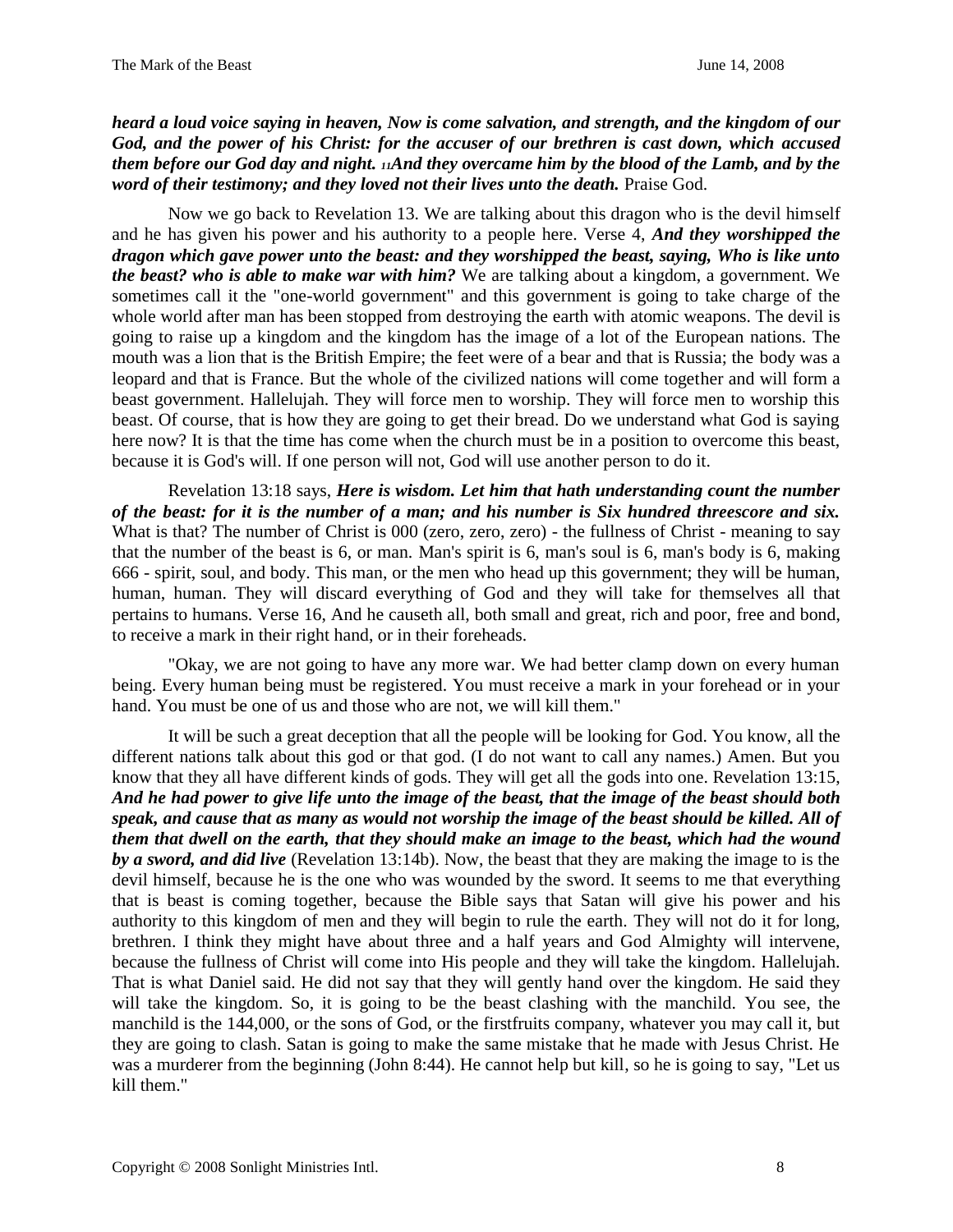So in Revelation 12:2-3, we see where a manchild was born and the dragon wanted to kill the manchild. He wanted to kill. What will happen now, this fresh birth in Christ, this powerful, Christian, many-membered body, Satan will say, "Let us kill them. Let us kill them in such a way that nobody can say that they resurrected."

Amen. The woman brought forth a manchild. So what is Satan going to do? In other words, the woman is the church and the church is bringing forth a church. But it will not be a woman church any more. It will be a man church; that is, one that has the power within himself. Amen. That is Bible language. Satan, therefore, has decided to kill this manchild and he is going to chop their heads off. Amen. We see that picture in Revelation 11 where they beheaded the two witnesses. In other words, those who were witnessing to them. I am just telling you the end of the matter. They beheaded the witnesses and after three and a half days they rose up. Do you remember Lazarus' resurrection? Lazarus rose up in three and a half days. In other words, it was the fourth day when Jesus came and said, "Lazarus, come forth" (John 11:17). Well, this is what God is saying, that the sons of God will rise up after three and a half days and they will break the power of sin in the earth once and for all and forever.

The mark of the beast, what is it? When is it going to come? The mark of the beast is at this moment being perpetrated in the human realm. In other words, in humanity there are things that are marking the minds of men. There are people who are being marked and marked against God, blasphemously marked. There are people who are being marked for Jesus and being made steady, rock-solid in the Word of God, in the grace of God and in the power of God. These two people of our generation are growing up together. Satan is marking some people in their foreheads. God is marking some people in their foreheads. Satan is marking people in their hands. God is saying, "No. I don't want your works. I want your heart." Hallelujah. Some people believe that they can work for God and that will put them in heaven. No, no, no. You must be marked inside, in your minds and souls and emotions and will and desires. Hallelujah. That is where the mark will be. So, the Lord God is doing a thing right now. You know, I am not preaching a gospel for tomorrow. He is doing it right now and it will continue until we reach the fullness. Wicked men shall grow worse and worse until the end comes (II Timothy 3:13). Righteous men will become more like Jesus, hallelujah, and more like Christ until we awake in His likeness (Psalm 17:15). This is the scripture. This is the Word of God. Fear not, brethren, for the hour is at hand. We are being made one with Christ through our minds being marked by the glory of God. Hallelujah.

We see men going in a different direction - all the false doctrines are designed to get men away from God. God is drawing us unto Himself by the love of His Spirit. May God bless you abundantly, brethren, and may God help you to walk in the truth and in the light of God.

Now I am sure you will want to ask some questions so I am going to close right here. Hallelujah. God bless you.

**Gary Sonmore:** Praise the Lord. Thank you, Brother duCille. We will just take a moment here to open up the phone line, as well as the internet, for anyone that would like to ask a question regarding the teaching today. We have a question that came in during the week here. It is not necessarily related to the teaching today, but let me go ahead and ask that.

**Question 1:** After Jesus was baptized, He was led of the Spirit into the wilderness to be tempted by the devil. Why was this done? What was the purpose of this?

**Cecil duCille:** Praise God. It was necessary for Jesus Christ to establish His power even over the devil himself. The devil thought that he could overthrow Jesus. He was a man and the devil did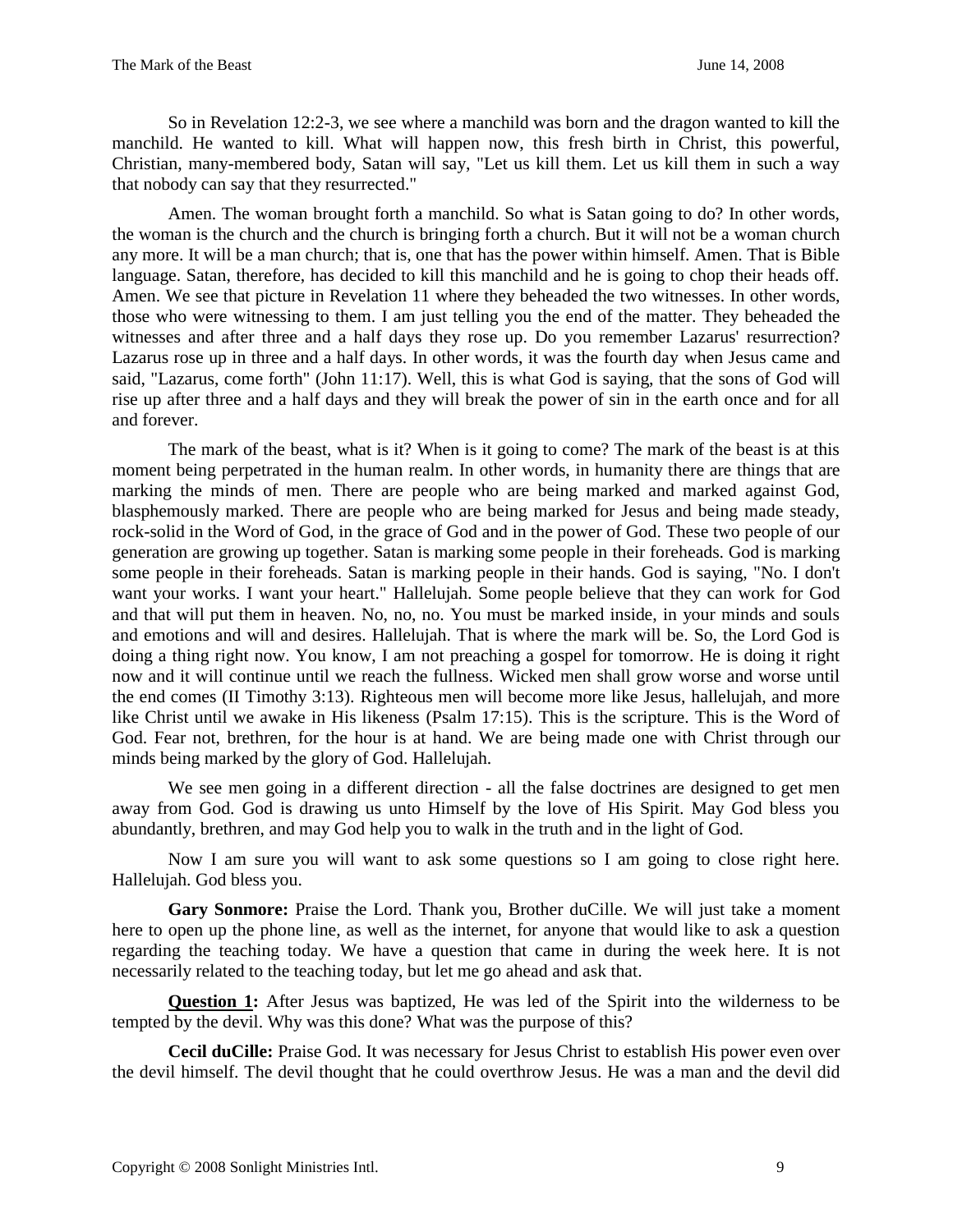not think much of men. So God Almighty gave him the opportunity to feel what it is for a man to really overcome him.

**Gary Sonmore:** Okay. Praise the Lord. They are asking a second question here.

**Question 2:** Jesus prayed, saying, "Lead us not into temptation." However, He Himself was led by the Spirit into the wilderness to be tempted. Is there a relation in these two? Or am I taking one out of context?

**Cecil duCille:** No, it is not out of context. The proof of life is death. In other words, to prove that Jesus Christ had eternal life in Him, somebody had to kill Him. Every time that God takes you one bracket up He will allow the tempter to come in and you will prove your power over him.

I will give you one little example here. In my life I was addicted to anger, great anger, before I was born again. When I got saved, I thought I had gotten rid of the thing, but lingering in me there was still that ability to be angry. I knew it was death, because anger in you is death. So, I went to pray and fast before God. After fasting for a long time, I was sitting in my office one day and my assistant rose up and slapped me with his fists in my face. Now, that had never happened to me in my life and according to how I used to live in violence, it was something that nobody would ever try with me. But guess what? That was the proof that I had received the deliverance from God, for when the man kept on beating at me, hitting me everywhere, I couldn't find it in my heart to hit him. Amen. So that made firm the endowment that I had received from God. Had I not received that test - you call it a temptation and it was a real temptation. But had I not received that temptation, I would still be uncertain as to whether, "Did I get it or did I not?" Praise God.

**Gary Sonmore:** Praise the Lord. Let us go to a question on the phone line.

**Question 3:** The seven years that King Nebuchadnezzar was a beast, was there significance in that number seven?

**Cecil duCille:** The number seven in scripture always has a meaning. In other words, the beast in the earth and in us will be overcome and we will be delivered from it in the seventh millennium, which is where we are now, in the seventh millennium. So, it definitely had a meaning.

**Gary Sonmore:** Thank you. There is a question coming in here from England.

**Question 4:** Will the firstfruits company be the first to resurrect? Or the first to receive the fullness?

**Cecil duCille:** Both. I Corinthians 15:23 tells us, *But every man in his own order: Christ the firstfruits; afterward they that are Christ's at his coming.* The order is Christ the firstfruits, those who are in Christ will rise first, afterwards they that are belonging to Christ at His coming. So yes, the answer is yes.

**Gary Sonmore:** Praise the Lord. You spoke today both of the mark and the sealing in both respects, both of Satan and of the Lord upon His people. Also, you spoke of this three and a half year period and we believe we are right at the precipice of the beginning of that period. What would be your comment as far as the sealing of God's people? When does that occur, before or during those three and a half years? Is there a point when God's people "run out of time" as far as that sealing? Or does that sealing still continue during that three and a half year period?

**Cecil duCille:** I do not know really. But what I do know is that at this time, we are being sealed. It is not just a "one-day" stamp that is put upon the brethren. It is the sealing in your mind, in your heart, in your emotions, and in your will that God Almighty is working in us right now and He says, "Do not bring the destruction until the sealing is done." God Almighty promised that He would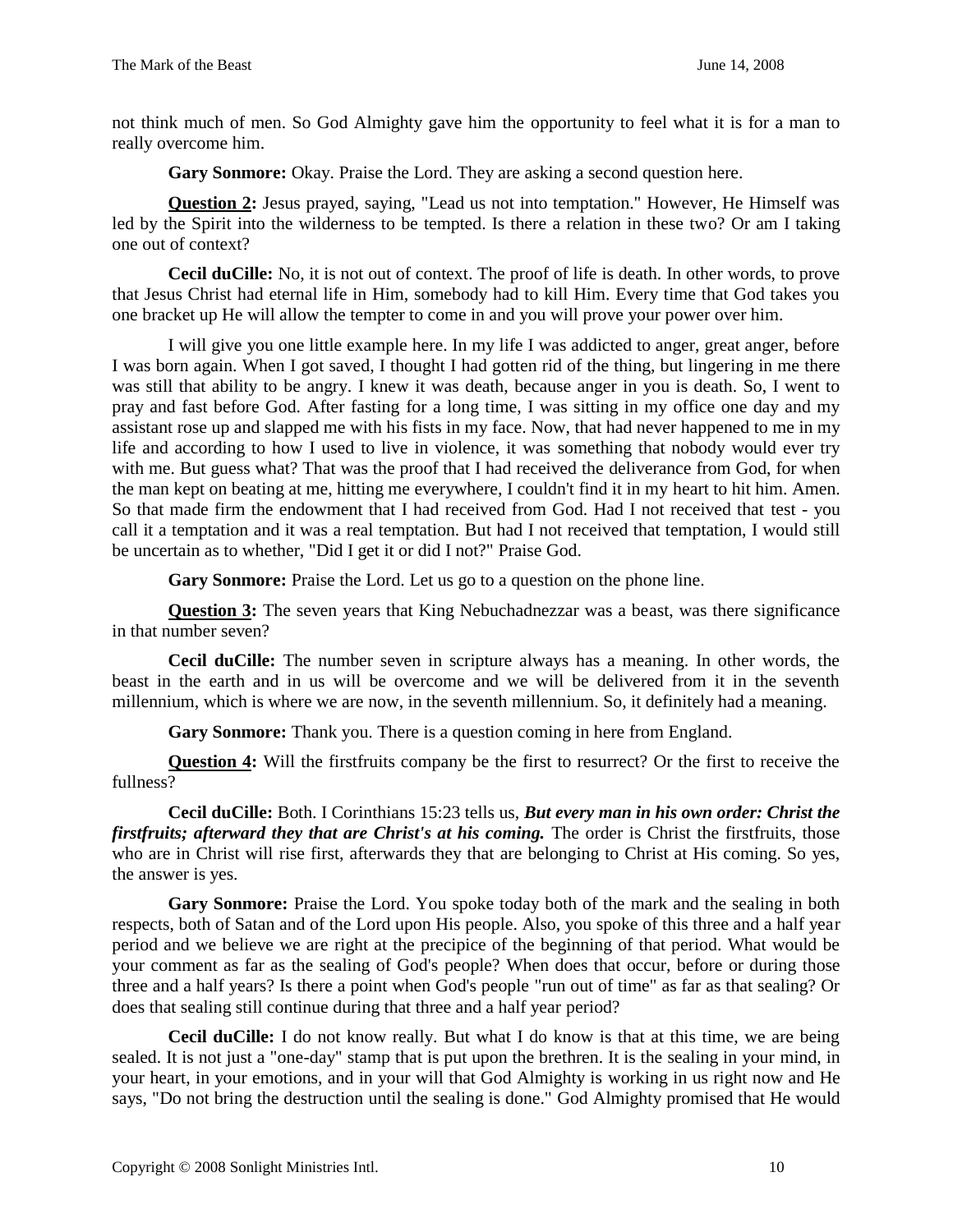seal His people and hide His people from the destruction of the world and from the destruction of Babylon. So what I believe is that the sealing is going on now. Remember now, the four angels standing on the four corners of the earth were ready to destroy the earth and according to scripture, we can quote many scriptures which tell us directly and completely that this will be an atomic fire being thrown. A great mountain of fire was thrown into humanity. All this tells us, then, that the sealing must come before the destruction.

Gary Sonmore: Praise the Lord. Many times as we think, or I will say as the church thinks about the mark of the beast, many times it is that thought of the natural mark as you were talking about in the beginning of the broadcast. I believe that this marking of Satan upon his people is a parallel and a counterfeit to what God wants to do. It was not that Satan was the originator of that thought. But there is a sealing that God has ordained and prophesied that would come in this latter time. It does not necessarily exclude a natural mark, but it certainly is a spiritual mark upon His people. That is something that does not just occur with one physical stamp on your forehead or hand. It is something that occurs in the nature of the person, even as there is that parallel of this on Satan's side with his children, his people. So it is with the mark of God. We know that God is not necessarily physically marking His people with a cross or something like that. This is definitely speaking of a spiritually marking and it is something that is not just taking place in a moment, but it is a mark of a people that have dedicated themselves to the Lord and pursued the Lord and have taken upon His nature even. That is not a question, it is sort of a statement, but do you have a reaction to that statement?

**Cecil duCille:** Well, I think you were just confirming what I have said. Praise God. It could not be a natural mark and it is really in the mind and in the emotions and in the desires and in the will. I mentioned the atom bomb sixty years ago and nobody used it, because nobody had the will to do that. Emotionally, they could not have used it. But now Satan has found people who will religiously use it, because they will say that they were told to do it. So this is where we have come into a very dangerous time in the history of the world, the mark of the beast on minds.

**Gary Sonmore:** Yes, that beast nature that Satan is putting upon his people, he is putting that nature within their mind. It is not just some external, physical mark. Praise the Lord. We have another question here from the internet.

**Question 4:** Do you mean that the atomic war will not last for the three and a half year period of the reign of the two witnesses? In this time period, when will the kingdom of the beast be fully formed? Also, when will the thousand year reign of Christ start?

**Brother Cecil duCille:** Well, the time in which we are now is encroaching upon the reign of Christ's time. God said that He would finish the work which He had made and so man is being finished. We are coming into the point where we will receive the fullness of Christ. When we do that, of course, the devil will try to bring destruction, but we have to finish with him, also. So, therefore, although it looks long to us, to God it is just a wink of time. There is a three and a half year reign of the beast and I believe that it is the same three and a half years that the sons of God will arise. So if the sons of God do not counter-act the beast in the spirit, he will destroy the whole world. Because of this, he cannot destroy the world and at the end of his reign the sons of God will bring a challenge to him. The challenge is, "Kill me!" The beast will make the same mistake that he made with Jesus and they will kill them. Then the sons of God will resurrect and take over the kingdom. So, you see that cannot be very long from now. The three and a half years will start when the woman has the manchild, from the time of the birth to when we come into the fullness of Christ. Remember, the angel said, "Don't destroy anyone until I have finished marking them in their foreheads." So, you can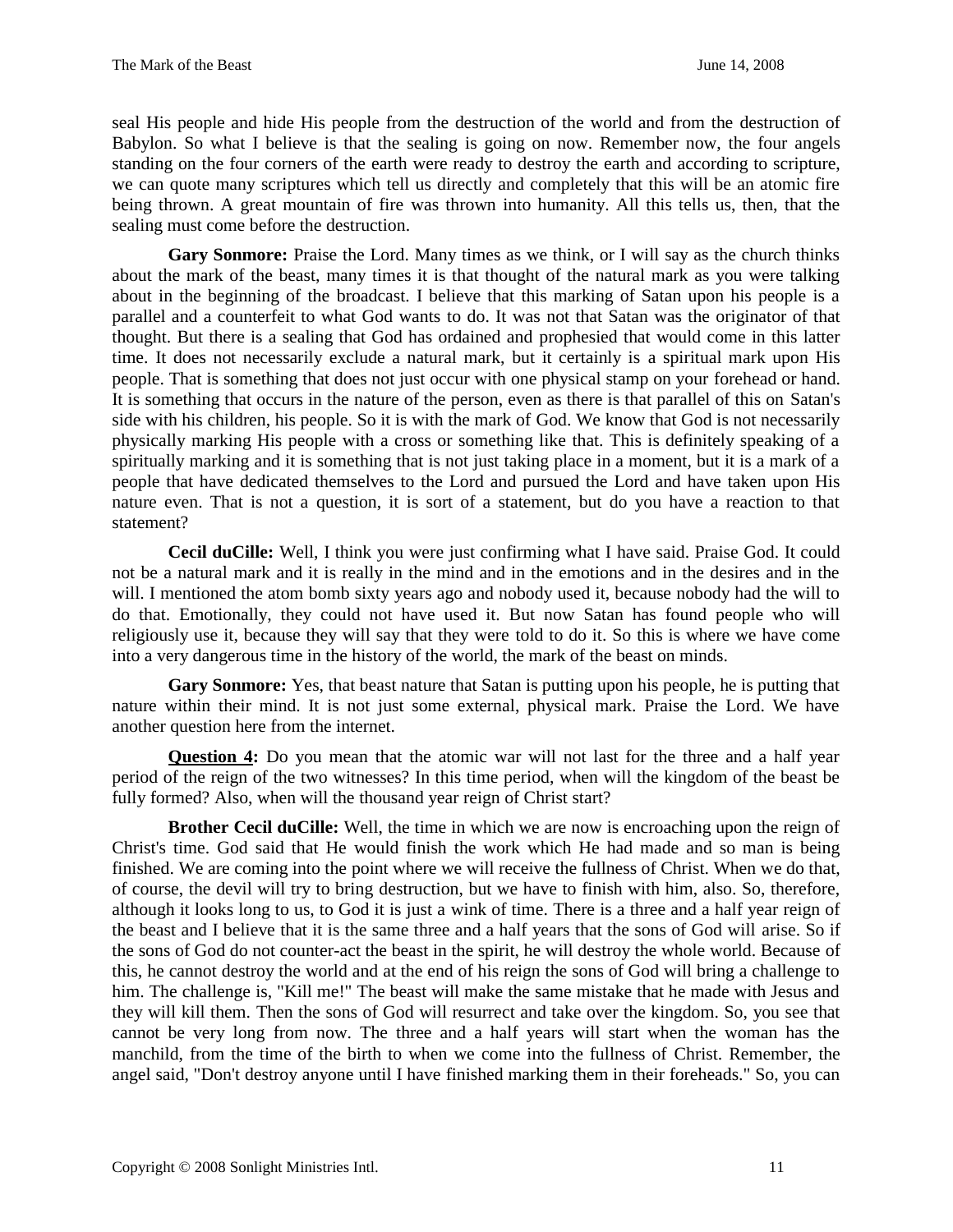see how things come together that we can actually pinpoint the time down to "this is our time in which we live."

**Gary Sonmore:** Praise the Lord. Let us open up the phone line for anyone that has a question.

**Question 5:** How will the human beings, the church, and the manchild, control the beast?

**Brother Cecil duCille:** How will the church control the beast? Right now, when we see things happening we should pray against it and it will change just like that. I have seen even with the weather, that when the weather comes we pray against it and it turns away just like Jesus Christ controlling the winds and the waves. We are being given that power to control the beast and we will control the beast until the end of the time. The beast will be arrested and cast into the bottom- less pit and humanity will be delivered from that thing. That is how we will control it, by believing God and praying and some things we will command and it will be done.

**Question 6:** I want to make sure I understand correctly. Is the fullness coming prior to the atomic war?

**Brother Cecil duCille:** I remember the question - someone had asked if the war will last three and a half years. I do not think it can continue for three and half months. The war will stop. The Lord God said that before man could destroy the earth, the war will stop. Now, I do not know how intense it could be, but I can imagine that if cities of America are hit that America is going to tear up the rest of the enemies all over. That means to say, the scriptures say two billion people - it takes a thousand million to make a billion - so, two thousand million people will be dead. I do not think the war can go many months. It is not a thing that could last, because if someone should hit America, how long would it take for us to hit back? Would we wait? This kind of warfare God would have to stop quickly. So whatever happens, God is giving us the power to speak the Word and stop that attack and save humanity. That is how I see it.

**Gary Sonmore:** The question that she is asking is, "What is the relationship between the fullness coming in the sons of God and when this atomic attack would be loosed on the earth? Is it before it or after it?"

**Cecil duCille:** The fullness must come either before or coinciding with the destruction, because if we do not have the power, we will not be able to stop them. Now hear what Revelation 7:3 says, *Hurt not the earth, neither the sea, nor the trees, till we have sealed the servants of our God in their foreheads*. Now when the servants of God are sealed, the Bible tells us that it is by those same servants of God that the war will be stopped, because if the war continued the world would be destroyed. Matthew 24:22 says, *And except those days should be shortened, there should no flesh be saved: but for the elect's sake those days shall be shortened.* So how quick would it take to destroy the world if all the nations get angry? Do you know what I mean? So, I believe it could not be more than a few months. If it were three years there would be nothing left on earth. But then we are going to suffer after that because so many things will be destroyed.

**Question 6:** That is the only thing that makes sense to me. Thank you.

**Question 7:** I just had a thought. Brother Cassell had a word about seed-time and harvest, about the destruction. Could all this flooding that we are having be part of that seed-time where it is destroying all the crops and seed-bearing crops?

**Cecil duCille:** Well, the Word of God says that the nations were angry, and thy wrath is come. It said there would be great earthquakes, and there would be disasters everywhere (Matthew 24:7). I am seeing this happen that in every place you look there is some disaster. So I do believe that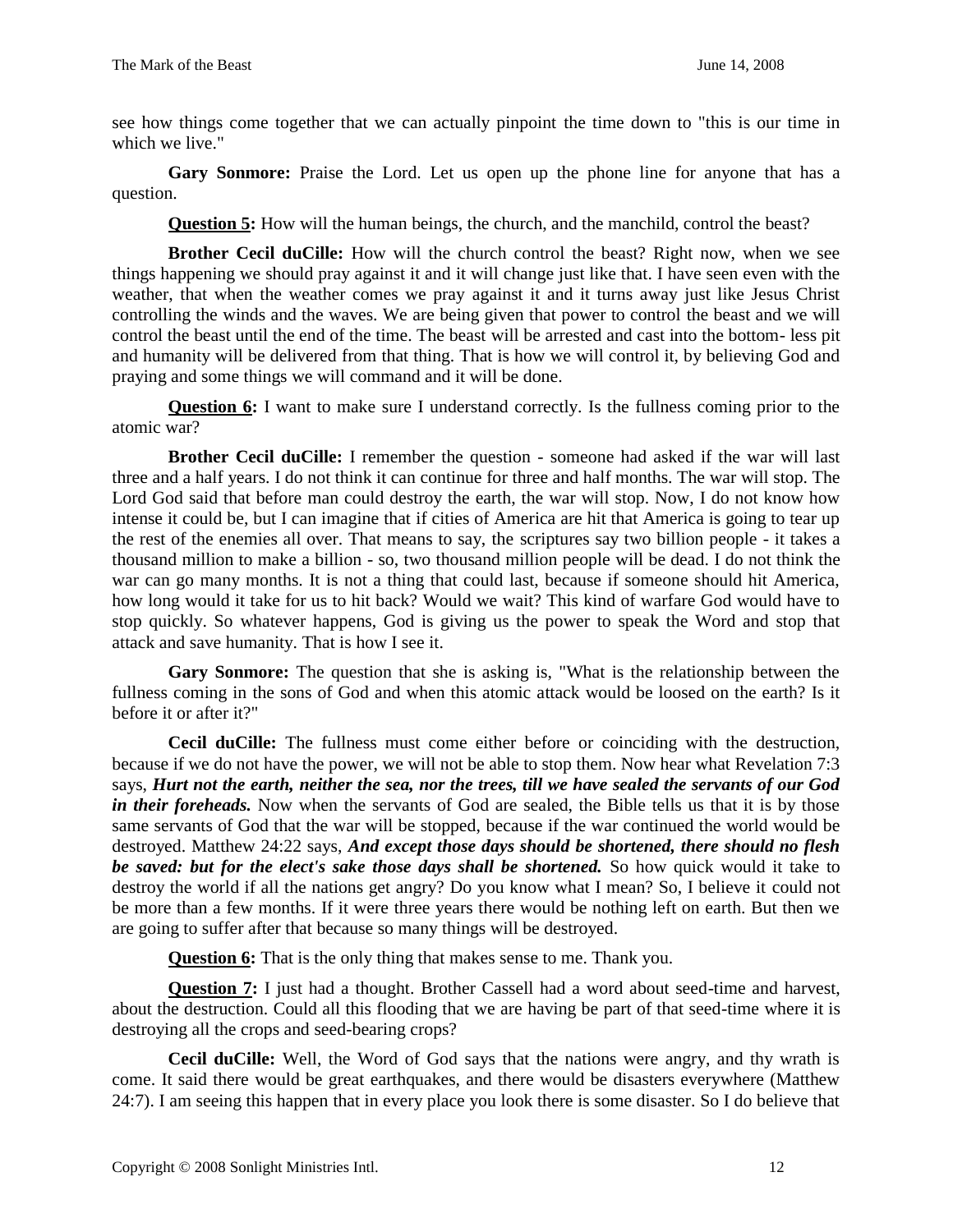this is the beginning of something pretty big. That was in Revelation 11:18, *And the nations were angry, and thy wrath is come, and the time of the dead, that they should be judged, and that thou shouldest give reward unto thy servants the prophets, and to the saints, and them that fear thy name, small and great; and shouldest destroy them which destroy the earth.* Yes. Then he speaks of the temple of God being opened in heaven. *19And the temple of God was opened in heaven, and there was seen in his temple the ark of his testament: and there were lightnings, and voices, and thunderings, and an earthquake, and great hail.* So we are coming up to that.

**Question 8:** I have a question. You said that if you live next to drug dealers or where you know that there is going to be a shoot-out, you should move. I live in the same park plain that I lived in when God found me. I have not been told to move. But there were shots that came in this park plain that if it would have come another foot it would have got- ten in my house. Should I wait for God to tell me, "Yes, move," or is it a given?

**Cecil duCille:** The scripture tells me in Revelation 18:2, *And he cried mightily with a strong voice, saying, Babylon the great is fallen, is fallen, and is become the habitation of devils, and the hold of every foul spirit, and a cage of every unclean and hateful bird. 3For all nations have drunk of the wine of the wrath of her fornication, and the kings of the earth have committed fornication with her, and the merchants of the earth are waxed rich through the abundance of her delicacies. <sup>4</sup>And I heard another voice from heaven, saying, Come out of her, my people, that ye be not partakers of her sins, and that ye receive not of her plagues.* Now, I am saying that I would not want to be in places like Chicago and New York and San Francisco, nor many of those other big cities. I would not want to be there at this time. If I were there, I would be praying, "Lord God, show me if I should move and prepare a place for me to move to." There is no use moving out of the frying pan if you are going into the fire.

**Question 9:** I have another question. My nine year old son, who has been baptized, has not received the baptism of the Holy Ghost. We had an occurrence the other day where a kid was going to throw rocks at him and I didn't know what to tell him. Do you defend yourself? Do you just run away? Furthermore, what if this same child attacks his little brother or little sister? Is there ever a point where he or we are supposed to defend ourselves physically?

**Cecil duCille:** God has delivered me from that physical defense. I have had a crowd of men coming down upon me and kicking me and I never moved. I'll tell you something, I couldn't feel it. I couldn't understand it because I got some very heavy kicks, but I never felt any pain because I believe God. I don't believe God is going to have you teach your children any form of violence. Teach them to trust God to deliver them. I see some places where Jesus Christ Himself fled from them. Paul got out of the way, and others let him down in a basket to send him another way. So I do believe that non-violence is what Christ is teaching us.

**Question 9:** Thank you. That is clear enough.

**Gary Sonmore:** Praise the Lord. Hallelujah. Well, we have a full plate today with much good word given. Thank you for that, Brother duCille. Again, I think that it is so important that we take this to heart and allow the Lord to continue to seal us and to do whatever is necessary to put His seal upon us and to put His Spirit within us. Praise the Lord. Let me just conclude in prayer here and then we will be done for today. I want to thank everyone who has been able to join us today, both on the internet as well as on the phone line and for those who have been able to ask questions. I pray that they received the answers that they needed. Hallelujah. Let us pray.

*Lord, again we just thank You today for this broadcast, for this time in Your Word and in sharing. We just pray, God, that You will seal the message upon our hearts and bring to our*